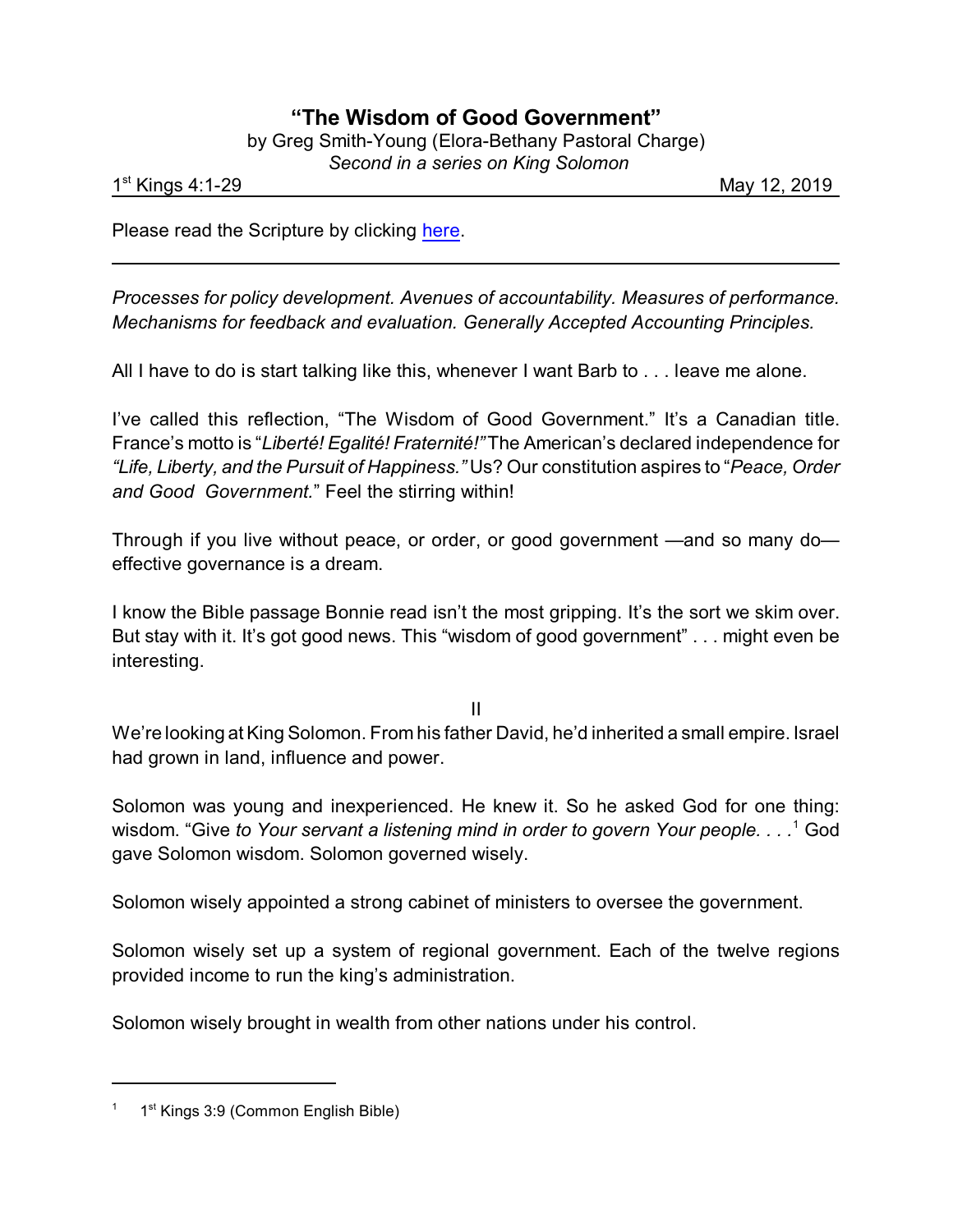Solomon wisely built his army into a state-of-the art fighting force.

Solomon governed wisely.

The people prospered.

They became "numerous like sand alongside the sea."

They enjoyed "peace on all sides."

Their economy was strong. Remember the list of the food required to sustain the royal palace, for just one day! The point is, the nation was wealthy enough to furnish such abundance.

III

They "ate, drank, and celebrated."

They "lived securely under their vines and fig trees." What a delightful way to put it! Vines and fig trees take time to cultivate, and grow, and produce. If you can sit under your vines and your fig trees, you must have been safely on your land for quite a while. It's a sign of peace, prosperity, and flourishing under God's gracious care.<sup>2</sup>

That was Solomon's kingdom. He gave wise, good government.

IV

I was at a conference put on by a large Christian organization. They had workshops on all sorts of ways we can do God's work in the world. After one set, a friend stopped me in the hallway. "I just went to this one," he said. "You have to go too."

It was called *The Ministry of Administration.*

It was led by the organization's chief administrative officer. He told us about his first day working there. The very well-known and respected founder and head of the organization came into his office, sat on the side of his desk, and said, *"I'm very glad you are here. The administrative work you handle is very important. It supports God's ministry."*

<sup>2</sup> John Monson, "1 Kings" in John H. Walton, ed., Zondervan Illustrated Bible Backgrounds Commentary Volume 3 (Grand Rapids: Zondervan, 2009), 24.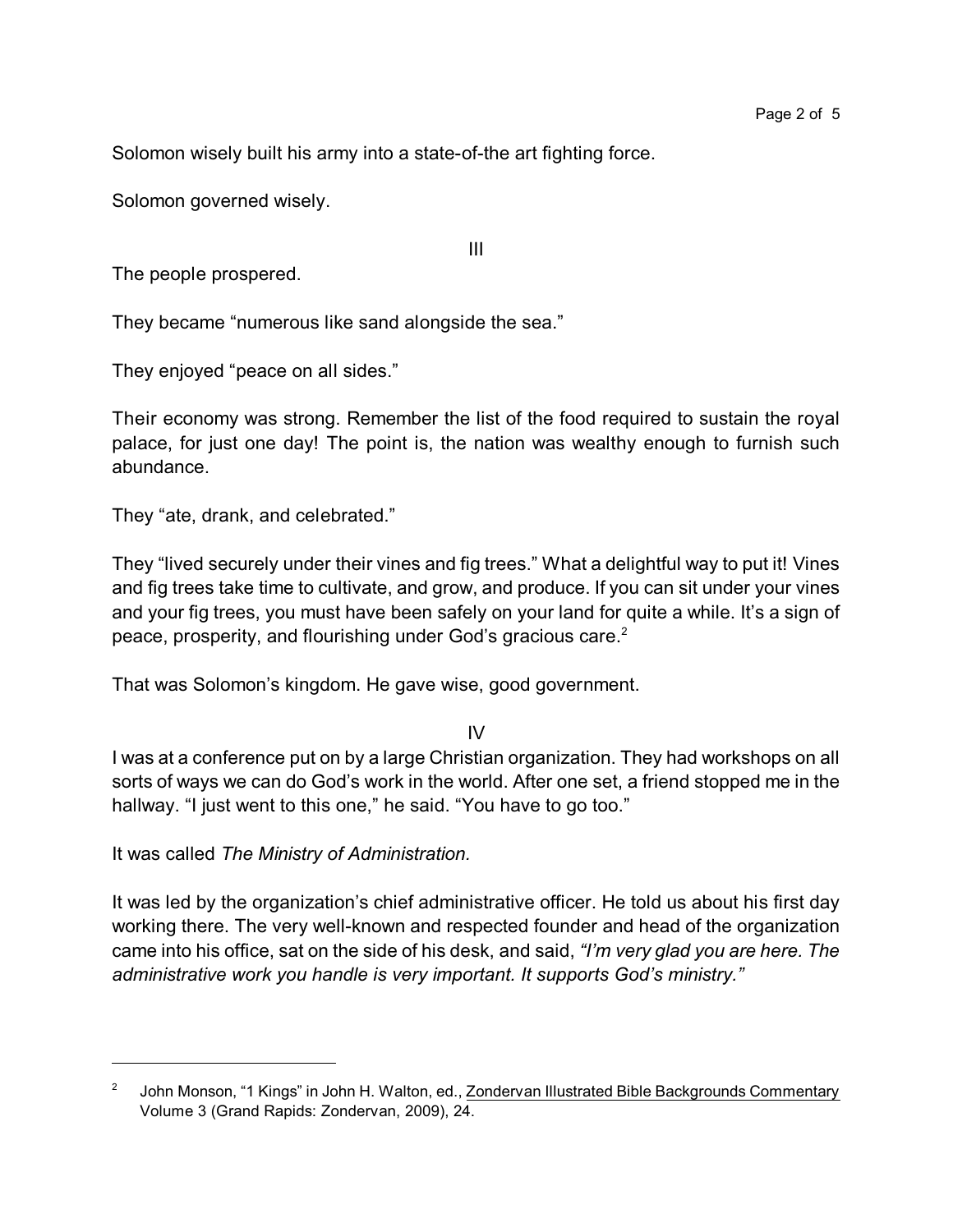The first-day-on-the-job administrator said to the famous founder, *"Thank you. Now, if you talk like that again, I'm quitting."* He explained administration work is as much God's ministry as everything else the organization does. Thankfully the famous founder took that to heart, and the administrator stayed for years.

This is what many of you do. Your job is God's ministry of administration. Maybe you work in government. Or public services like healthcare or education. Or you work in a business or a not-for-profit. You are an administrator. You do human resources, accounting, policy development, management, communications, information technology, or public relations. You help things run well.

Yours is godly work. God cares about your work. God's Word talks about your kind of work. Good governance is part of God's mission. Solomon knew this. He was wise.

V

Solomon was wise. But was everything right?

Remember, Solomon divided the nation into 12 regions. Israel had 12 tribes. The regions were different. The region-system competed with the tribe-system. The tribes rested on family relationships. Tribes were different from each. Tribes kept things local. The regions undercut the tribes. This was Solomon's wisdom. Was it right?

The regions were designed to bring wealth into Solomon's government. Taxes, for prestigious building projects, to strengthen the armed forces, build international trade, conduct foreign relations, and make the king very rich. The nation benefited. Solomon benefited most. This was Solomon's wisdom. Was it right?

The regions were unequal. Solomon's own area, Judah, was exempt. This was Solomon's wisdom. Was it right? $3$ 

Remember, Solomon's authority spread beyond Israel. "These areas brought tribute to Solomon," we're told. In other words, "sitting under vines and fig trees" peace and prosperity was bought with wealth extracted from other people. That's how empires work. This is how our economy seems to be working. This was Solomon's wisdom. Was it right?

 $3$  Monson, 24.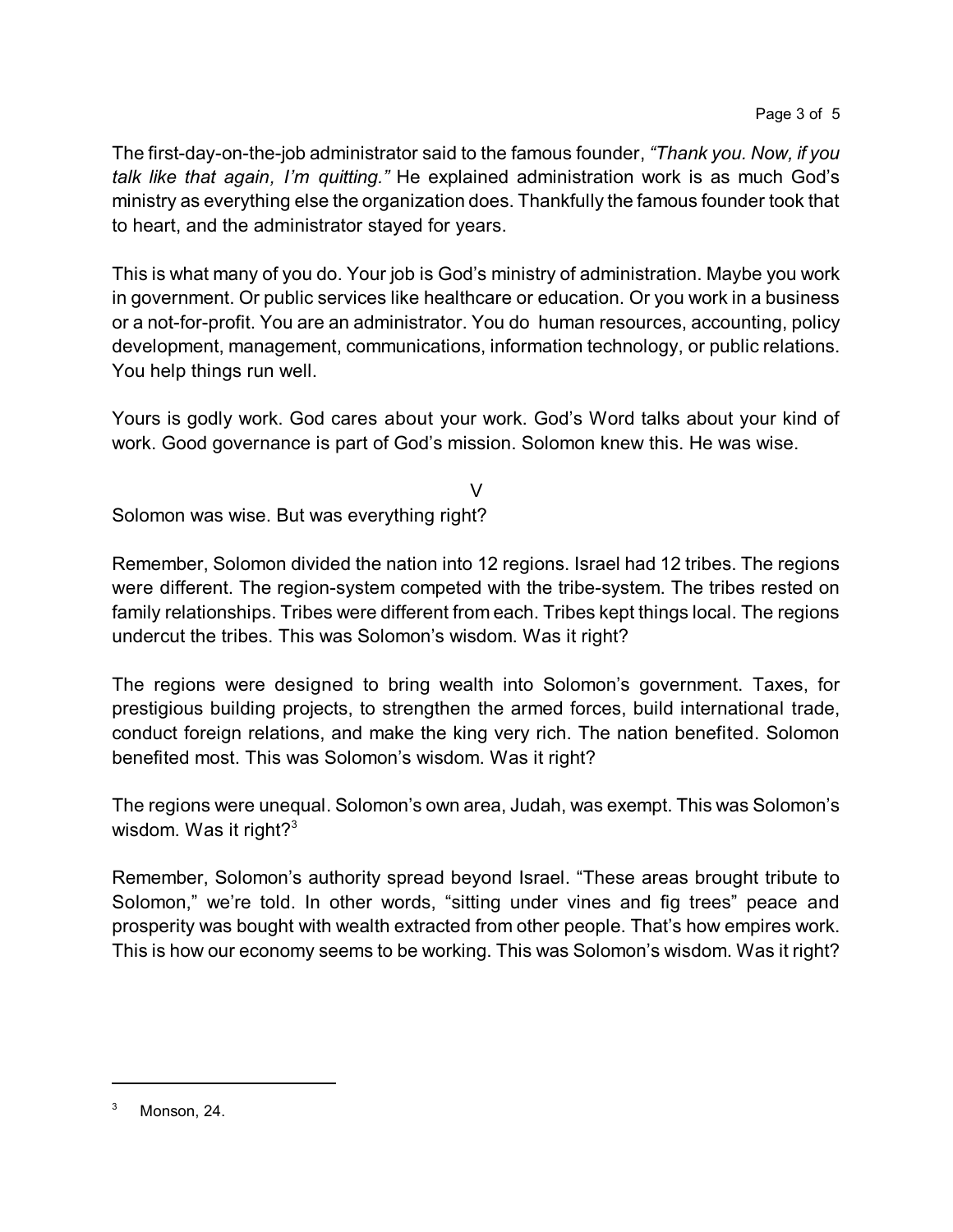Remember, Solomon appointed a cabinet. One minister oversawthe labour force. Actually, it was forced labour. $^4$  Slaves. Also, ordinary people conscripted to do work for the king. $^5$ This was Solomon's wisdom. Was it right?

Way back, when God's People were clamouring for king (because everyone else had one), God warned them.

*He'll take your sons and make soldiers of them. . . . He'll put some to forced labor on his farms . . . and others to making either weapons of war or chariots in which he can ride in luxury. He'll put your daughters to work [in the palace]. He'll conscript your best fields, vineyards, and orchards and hand them over to his special friends. He'll tax your harvests and vintage to support his extensive bureaucracy. Your prize workers and best animals he'll take for his own use. He'll lay a tax on your flocks and you'll end up no better than slaves.*<sup>6</sup>

Solomon did all this. With wisdom, yes. But was it right?

A danger of any king, or any system of government, or any bureaucracy, or any department, is that it starts assuming everything happens for it. It stops serving, and wants to be served. Its needs become more important. Its priorities become what matters. Following its systems, keeping to its policies becomes the goal. This isn't about being corrupt, or dishonest, or bad people. It's the way we are.

That man leading the workshop I went to was right to say that his good-governing work is God's mission-work like anything else done in that organization. He would have been wrong if he began thinking the organization existed to do his governing work.

VI

Thanks be to God, Solomon was a very wise king for his people. He went wrong when he thought the people were there for their king.

We have a ruler who is greater than Solomon, and who knows how to serve.

Jesus said to his disciples — that means to us — *"Kings rule over their subjects. . . . But that's not the way it will be with you. Instead, the greatest among you must become like a*

<sup>4</sup> The word is *mas*. See<https://biblehub.com/hebrew/4522.htm>.

<sup>5</sup> John Goldingay, 1 & 2 Kings for Everyone (Louisville, KY: Westminster John Knox, 2011), 21. Goldingay gives a good description of the different kinds of labour relations that were practiced.

 $6$  1st Samuel 8:11-17 (The Message), adapted.